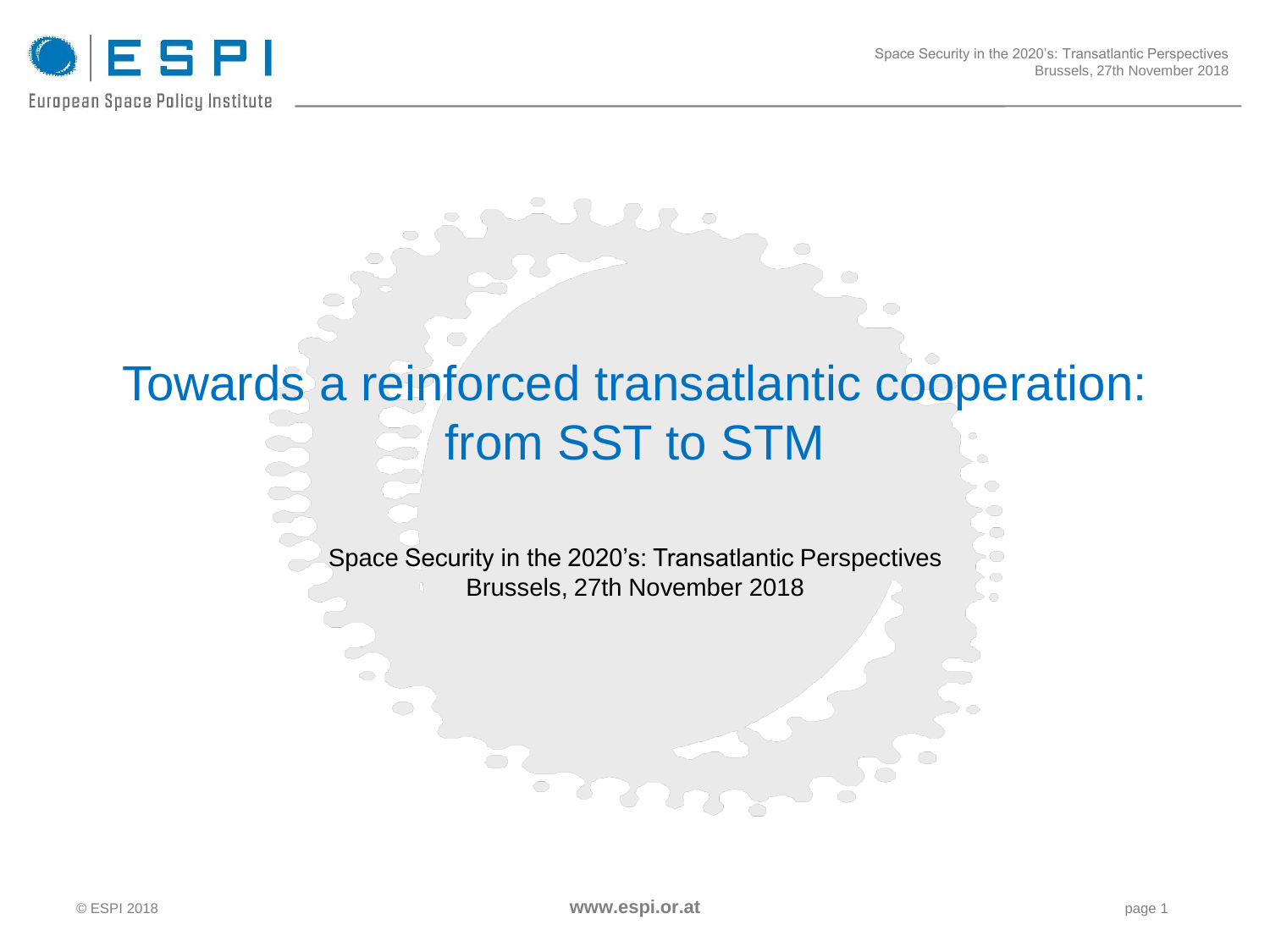

#### **Independent public think-tank in space policy**

The European Space Policy Institute (ESPI) provides decision-makers with an informed view on mid- to long-term issues relevant to Europe's space activities. In this context, ESPI acts as an independent platform for developing positions and strategies.

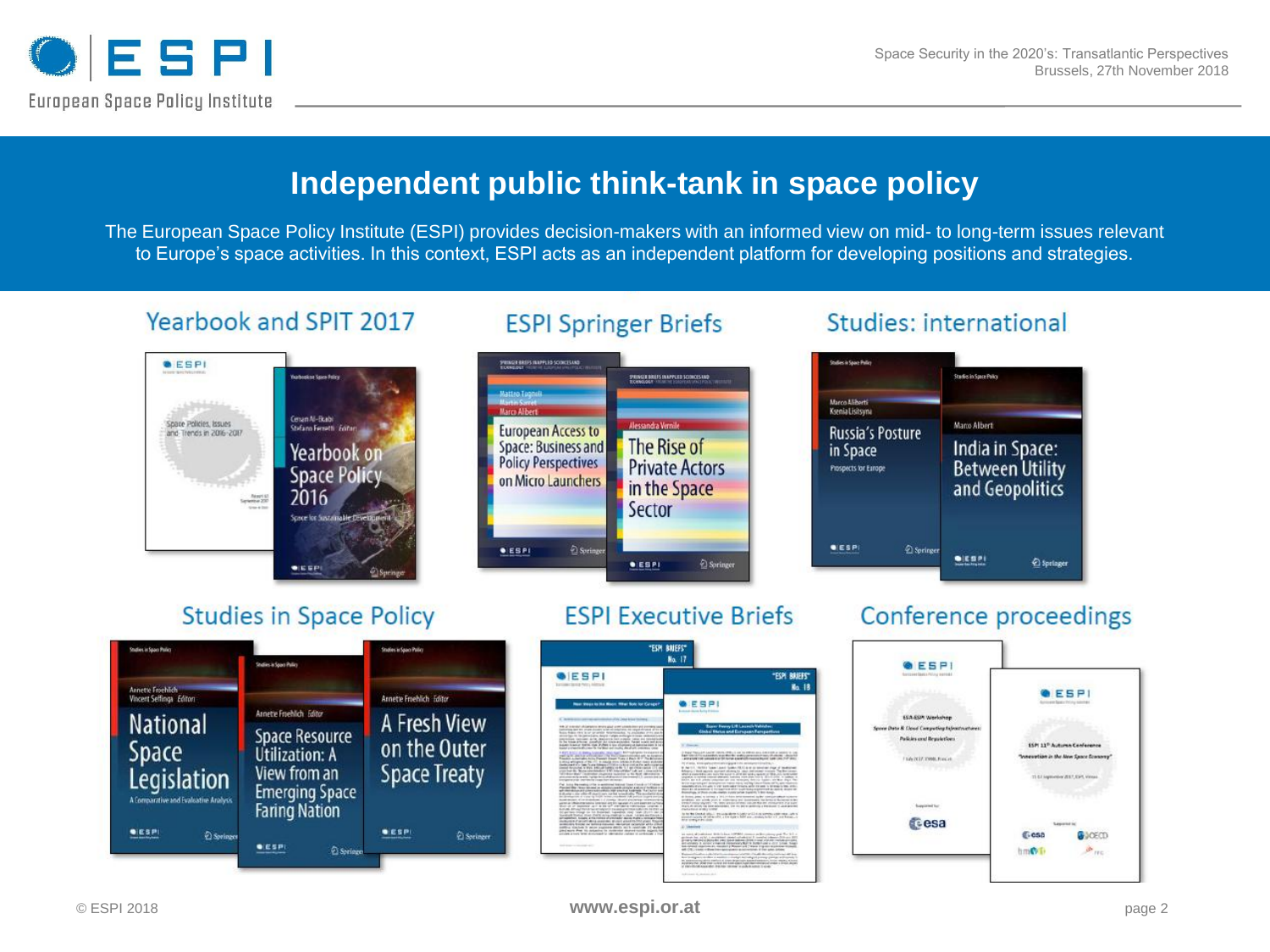

### ESPI studies on "Security in Outer Space"

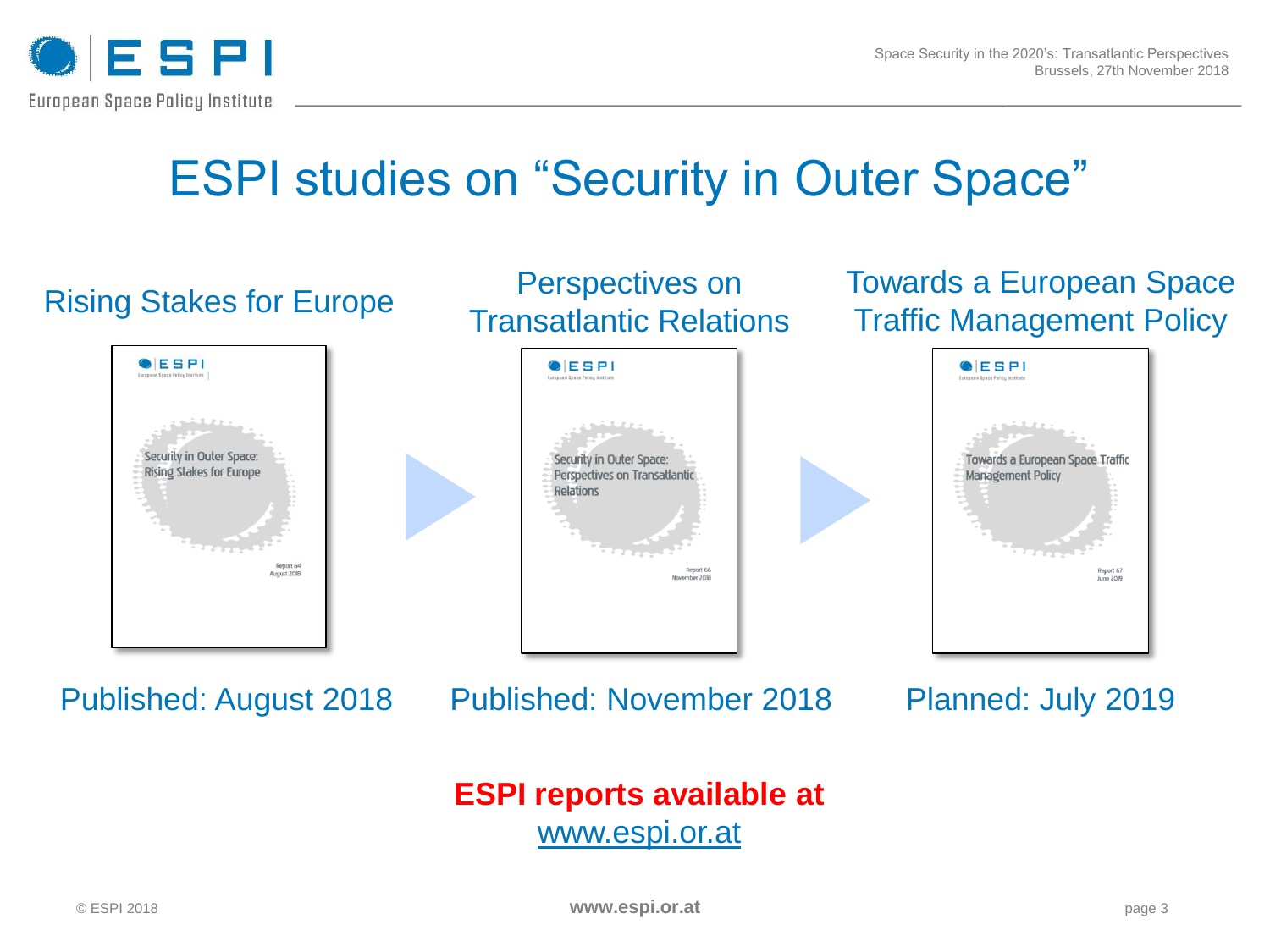

# Rising challenges to space infrastructure security

- Challenges to space infrastructure security:
	- ‒ *Unintentional hazards:* space debris, accidental interferences…
	- ‒ *Intentional threats:* ASAT, malicious interferences, cyberattacks…
	- ‒ *Space weather hazards:* geomagnetic storms, solar storms…
- Space is an increasingly congested and contested resource:
	- *Multiple and diverse:* different mitigation and protection measures;
	- ‒ *Interrelated and interdependent:* holistic approach*,* interdependence between actors;
	- ‒ *Ubiquitous and inclusive:* all systems affected, different degrees of exposition/vulnerability;
	- ‒ *Intensifying:* various trends (e.g. increasing space activity, new concepts, connected space, strategic target, 'space control' capabilities);
- Growing dependence on space: risks for society and economy at large.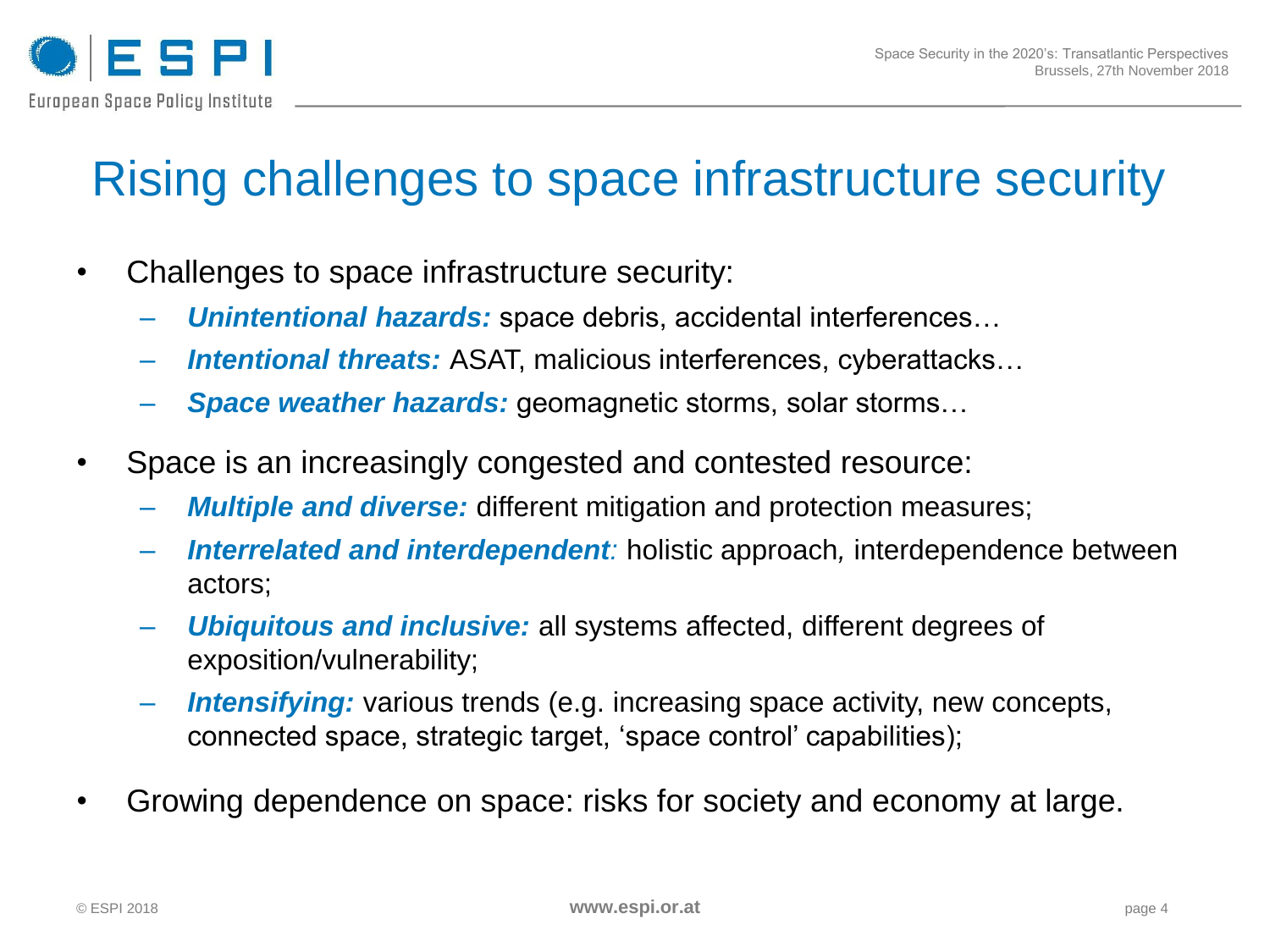

#### Parallel routes towards common objectives

|                                      | <b>United States</b>                                                                                                                                                                                                                      | <b>Europe</b>                                                                                                                                                                                                                                                                               |
|--------------------------------------|-------------------------------------------------------------------------------------------------------------------------------------------------------------------------------------------------------------------------------------------|---------------------------------------------------------------------------------------------------------------------------------------------------------------------------------------------------------------------------------------------------------------------------------------------|
| <b>Policy drivers</b>                | National security (vulnerability, Space Pearl<br>Harbor)<br>Military superiority in space (Ultimate high-ground)<br>Promotion of commercial market                                                                                        | • Protection of investment and of socio-economic<br>return<br>Meeting security requirements of service-driven<br>policy<br>• Achieve autonomy                                                                                                                                               |
| <b>Organisation</b>                  | Sharing of responsibilities between DoD and DoC<br>(SSA/STM); Top down approach to military/civil<br>domains<br>Other national institutions on case-by-case (NASA,<br>NOAA, FCC, FAA)<br>Intricate relations between the different actors | Multiple actors loosely coordinated<br>European countries (dual approach, reluctance to<br>transfer sovereignty, European cooperation<br>challenged)<br>EU and its agencies (crossroad of space and<br>security policies, evolving role under consideration)<br>• ESA (capability-building) |
| <b>Major</b><br>developments         | New national space security strategy<br>National STM policy (SPD-3)<br>Establishment of a Space Force within the DoD                                                                                                                      | New regulation (SSA component)<br>Upcoming Space Defence Strategies (France, UK);<br>Rising awareness in policy debate (capabilities,<br>coordination, cooperation with partners)                                                                                                           |
| <b>SSA</b><br>capabilities           | Self-sufficient (unmatched SSA capabilities,<br>precision to be improved, coverage to be<br>complemented)<br>Enhancement: Space Fence, SSA data<br>"crowdsourcing"                                                                        | Strong reliance on U.S. SSA data sharing<br>agreements;<br>Improvement of SSA capabilities expected in<br>coming years                                                                                                                                                                      |
| Involvement of<br>private actors   • | Policy intends to foster commercial activities (SSA<br>data, contribution to STM);<br>Developing commercial activity in SSA data and<br>related services                                                                                  | Mostly contractors (R&D projects, development and<br>manufacturing);<br>Repeated calls for more industry-led initiatives but<br>no policy decision                                                                                                                                          |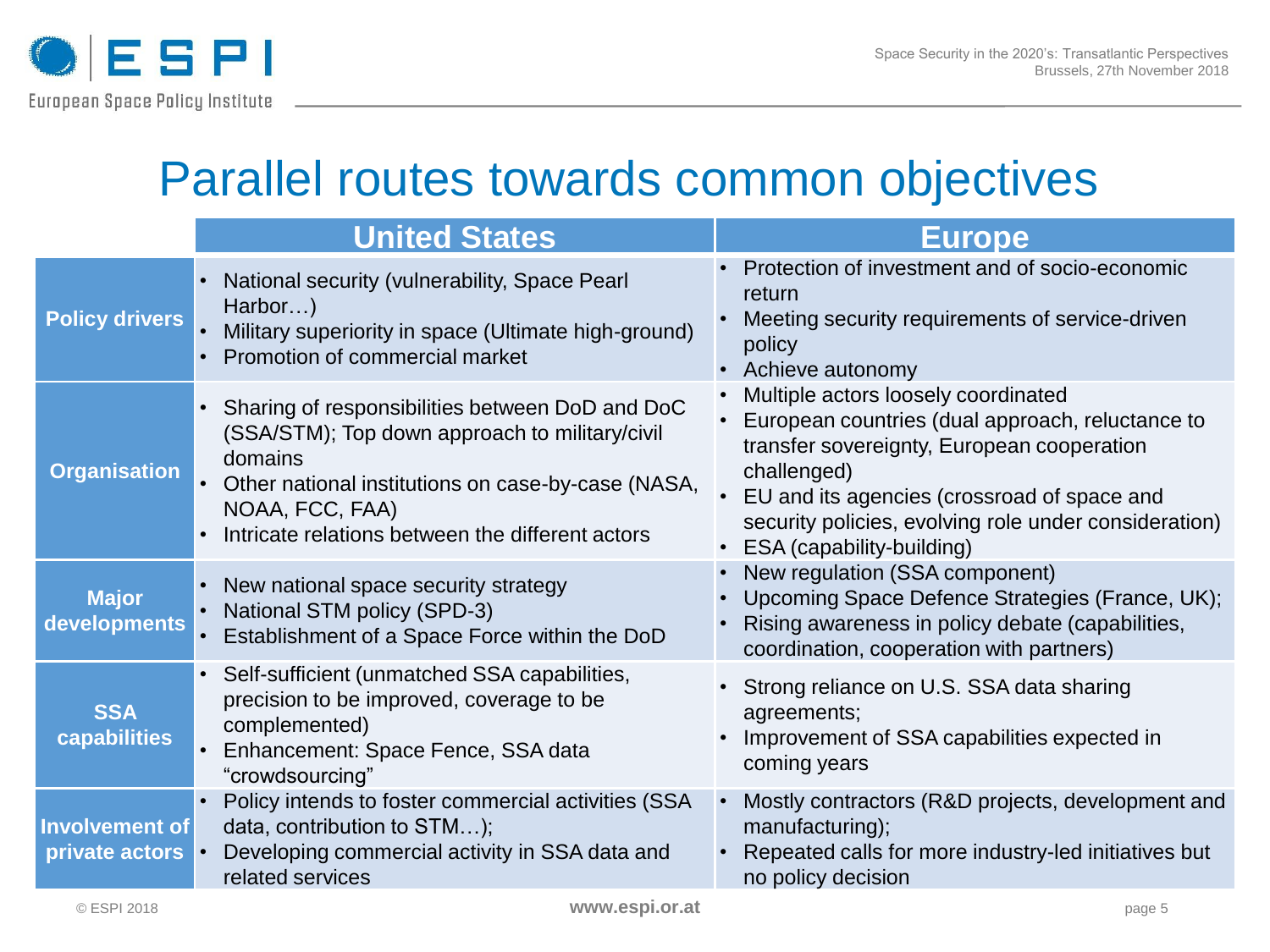

### Transatlantic relations in space security

- **Transatlantic relations encompass a complex mix of frameworks and channels:**
	- **Bilateral government-to-government channels:** SSA data sharing agreements / Operational liaison and exercises (military field)
	- •**Europe-wide to U.S. channels:** Regular EU U.S. Space Dialogues; Case-by-case cooperation between U.S. / European organisations
	- **Multilateral channels:** NATO, UN COPUOS, Conference on Disarmament, IADC, ITU… (different stakeholders represented)
	- •**Government-to-Industry, Industry-to-Industry cooperation:** Satellite operators relying on governmental and commercial data and services; Space Data Association cooperation:
- **No formal and inclusive framework at political level established yet**  (cooperation on a case-by-case-basis)
- **Recent deterioration of relations, implications in space unclear**  (usually unaffected by ups and downs)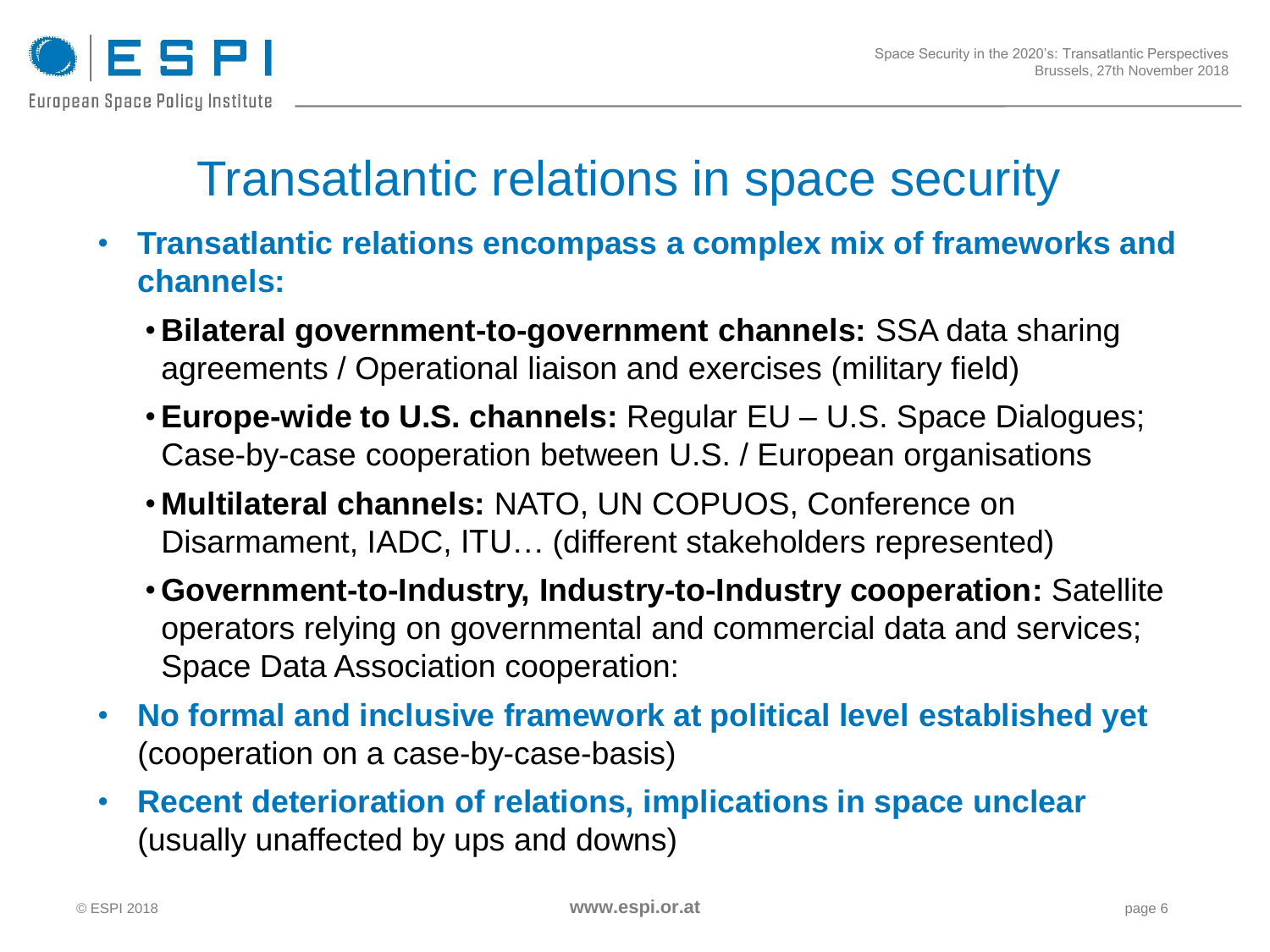

# SPD-3: National Space Traffic Management Policy

- **Step forward** in recognising the severity of issues at stake and the urgency of setting up a framework to prevent and mitigate space security threats:
	- ‒ "The future space operating environment will be shaped by a significant increase in the volume and diversity of commercial activity in space"
	- ‒ "As the number of space objects increases, [the current] limited traffic management activity and architecture will become inadequate."
- **Objective** to "develop a new approach to space traffic management that addresses current and future operational risks."
- **Clear political willingness to accelerate** activities through national-led engagements:
	- ‒ Reaction to limited progress at international level (recurring difficulty of making actors converge on necessarily constraining international measures)
	- ‒ The policy does not necessarily challenge the relevance of multilateral efforts in space security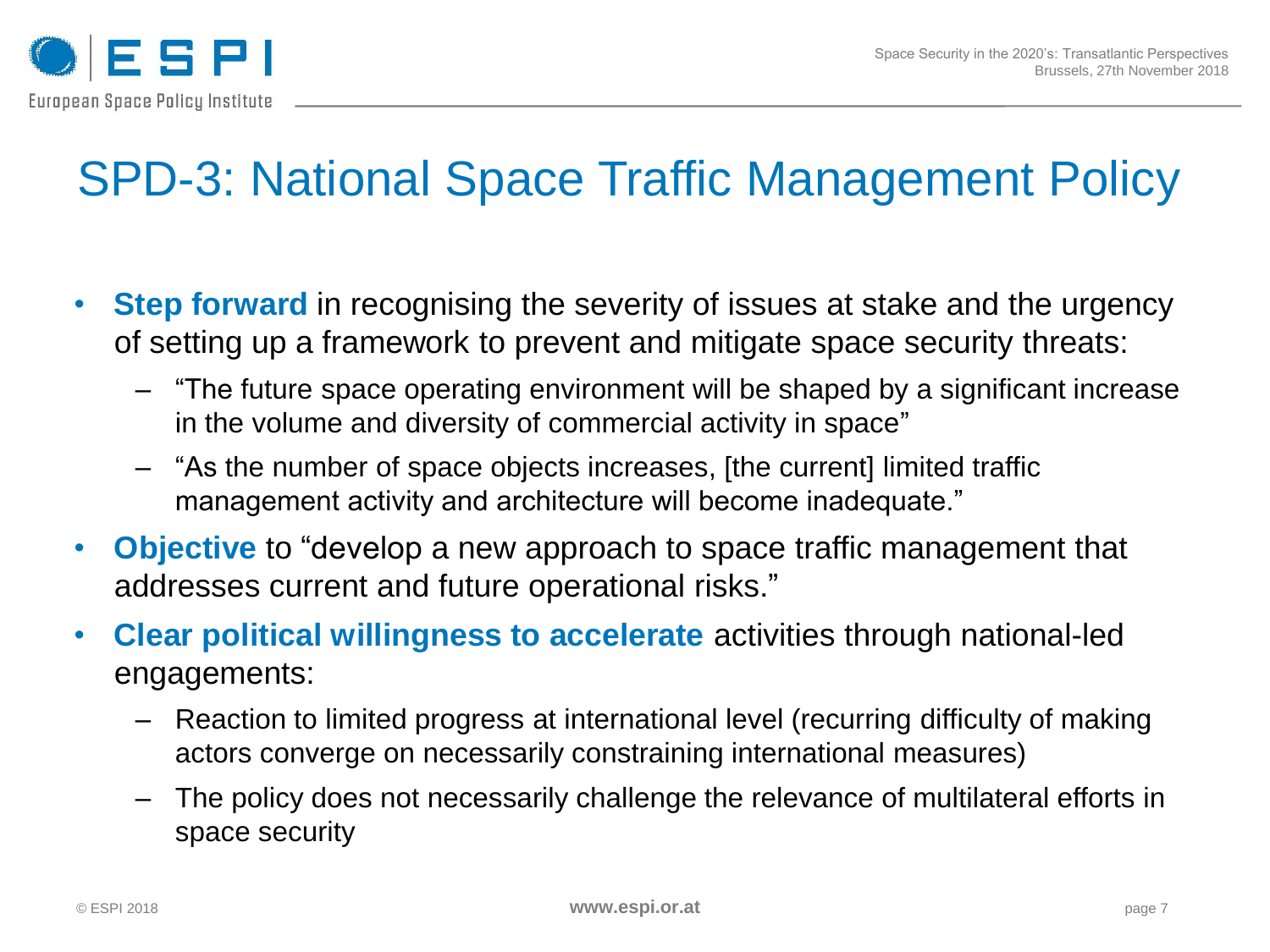

# SPD-3: National Space Traffic Management Policy

#### • **Space Policy Directive 3 calls for:**

- **Reorganization of responsibilities across military and civil branches**: top-down approach to SSA data sharing
- •**SSA data enhancement** to reach the appropriate accuracy required to safely plan, coordinate, and synchronize in-orbit activities and mitigate collision risks;
- •**SSA data policy** to set up appropriate information management structures (collection, fusion, distribution) safeguarding data integrity, reliance and confidentiality;
- •**Specification of STM best practices and norms** to enhance the safety, stability, and sustainability of operations in the space environment across different stakeholders (military, civil, commercial);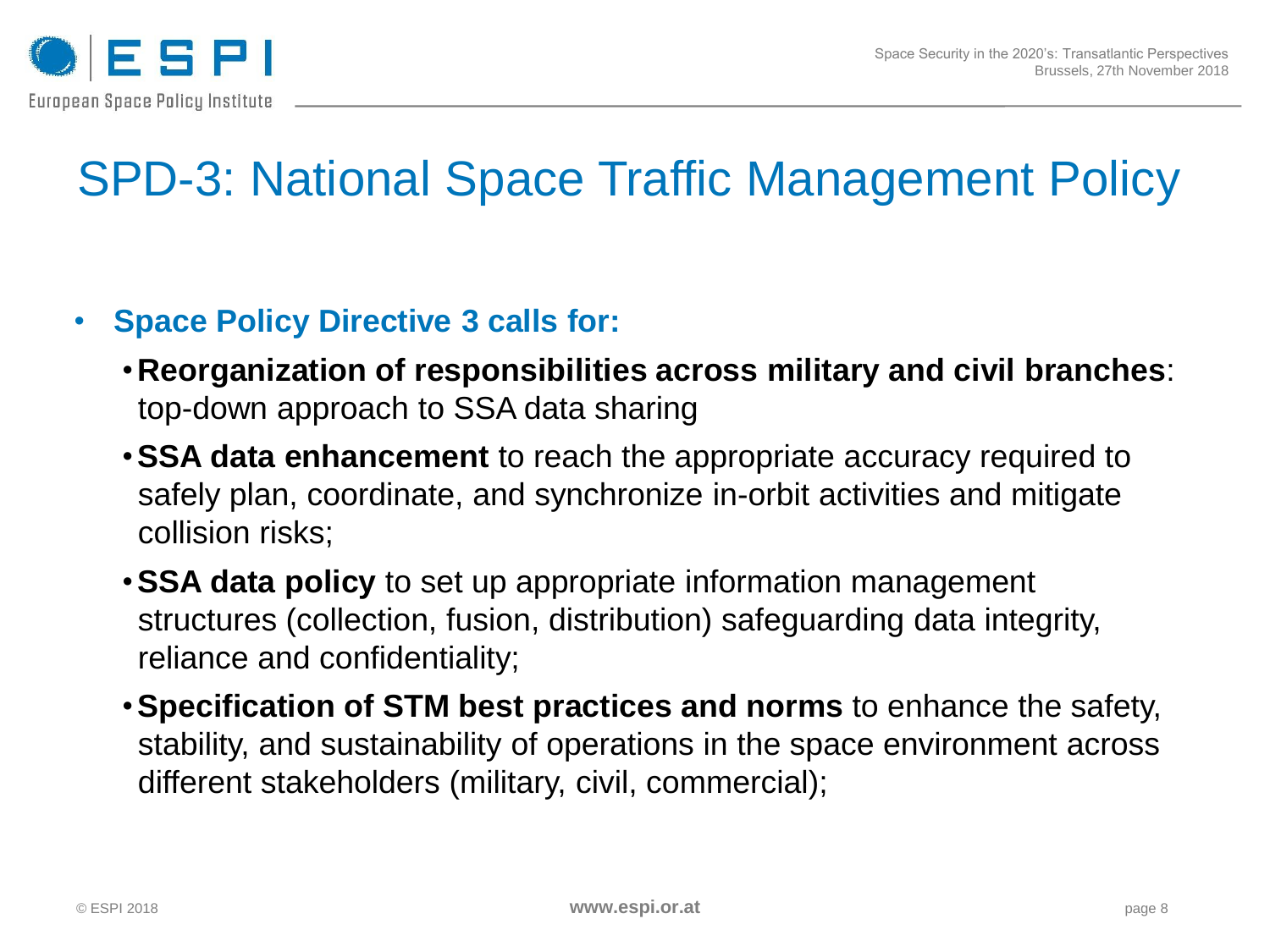

#### STM: an ambitious objective

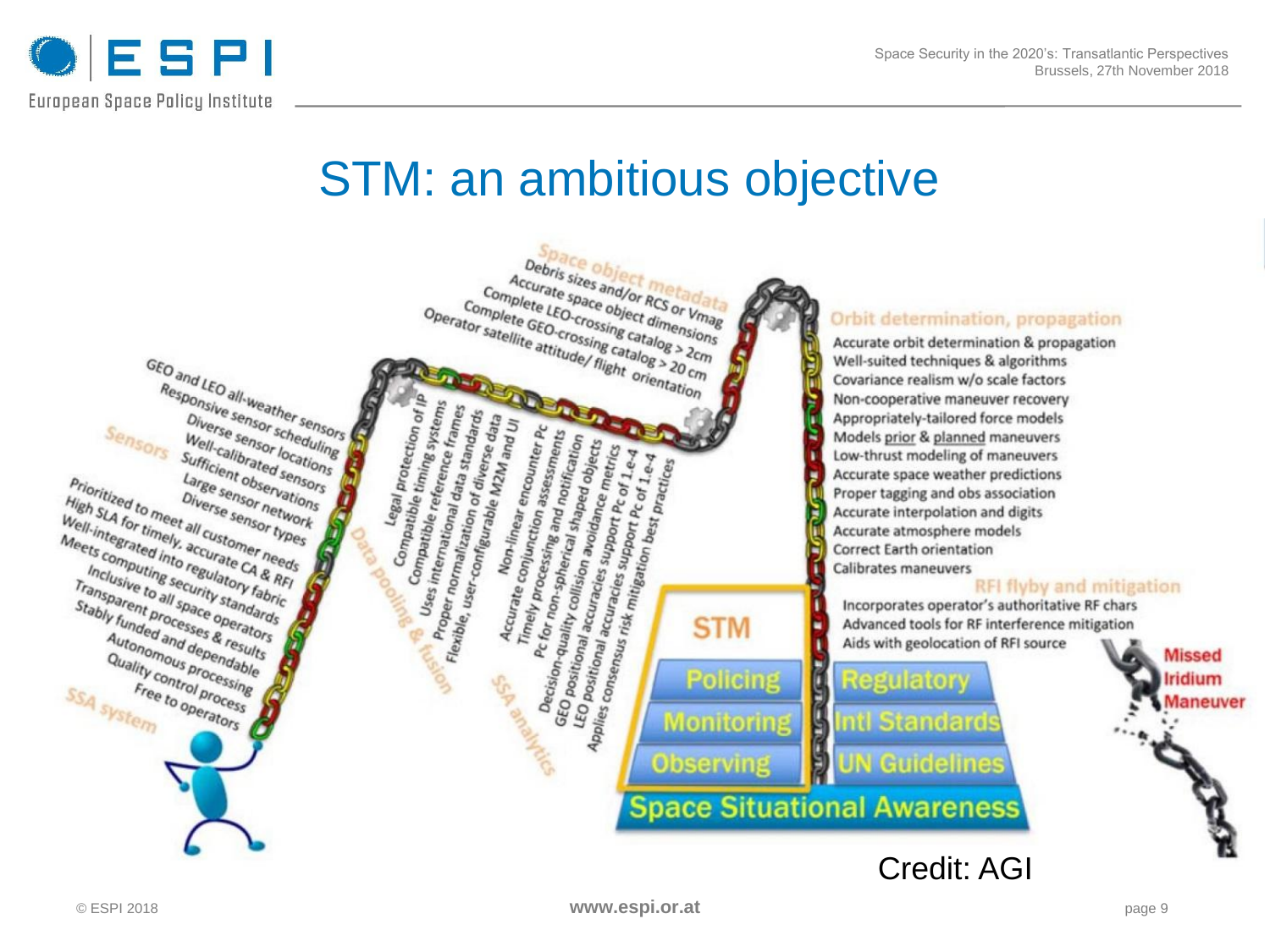

### Challenges ahead

- **SSA data enhancement and data policy:**
	- •**Enhancing SSA data coverage and precision implies relying on multiple data sources (crowdsourcing)**: 1) new U.S. sensors, 2) SSA data sharing, 3) purchase of SSA data and services.
	- **New challenges to ensure data availability, reliability, integrity and confidentiality**.
	- **Revisit of data sharing agreements** with international and private partners and integration of commercial data and services
- **Specification of STM best practices and norms:**
	- •**From informative to normative STM:** specification of norms of behavior encompassing preventive, operative, and curative measures across the lifecycle of space systems (best practices, standards, regulations)
	- **Coordination at international level** of multiple, possibly divergent, regional/national approaches to STM.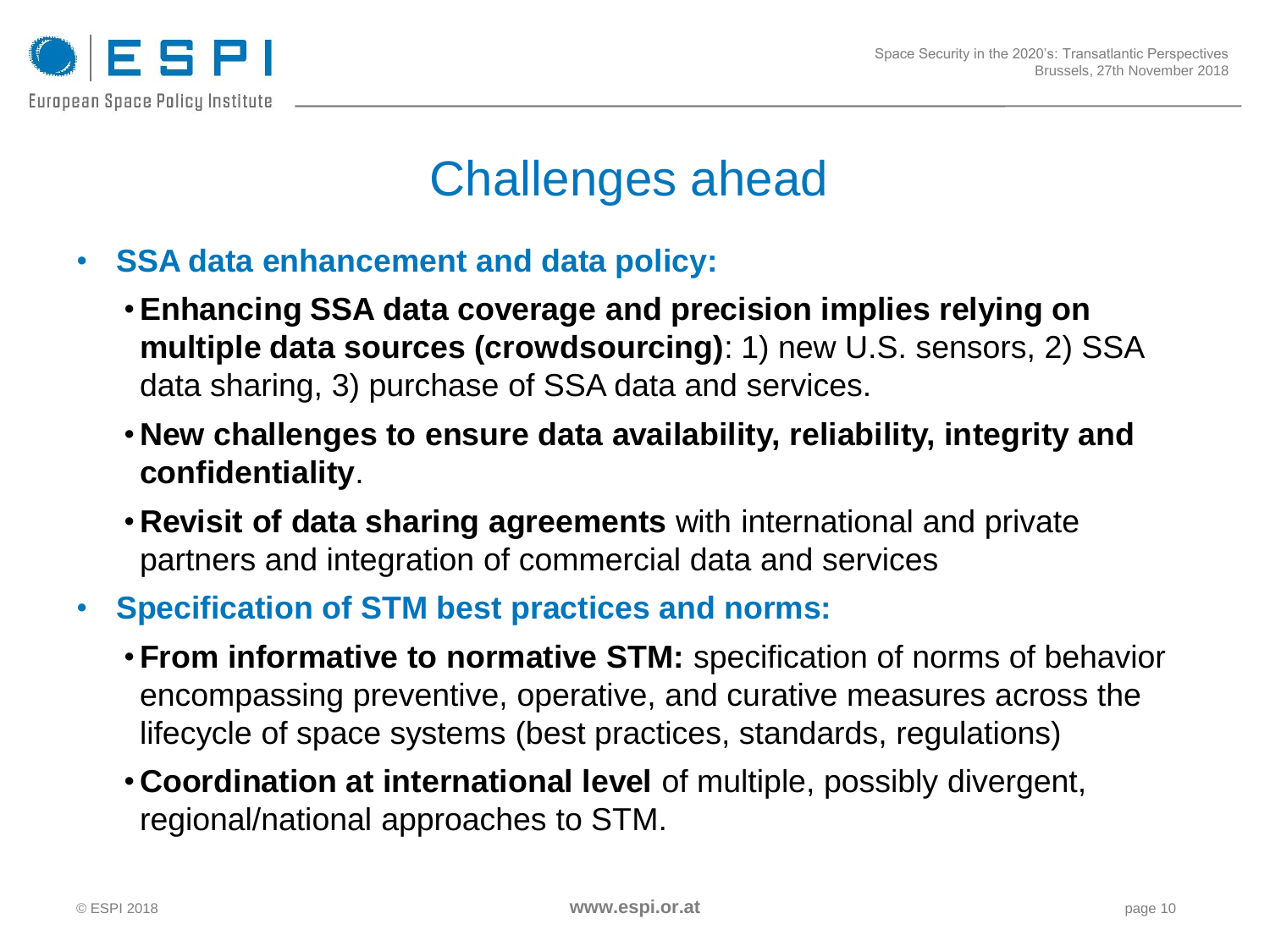

## Implications for Europe

- **Window of opportunity to reinforce cooperation in SSA:**
	- •**SSA data sharing agreements backbone of transatlantic relations**
	- •**Improve Europe's bargaining power:** close capability gap in SST/SSA (balanced cooperation), balance between autonomy and cooperation (complementarity, resilience, interoperability)
	- **Consolidate European approach** around a clear leadership (intergovernmental and supranational) and SSA data policy (military/civil)
	- •**Foster the emergence of European commercial actors** able to compete/cooperate in an open transatlantic SSA market;
- **Preparing a European approach to Space Traffic Management:** Setting up a dedicated forum to coordinate the views, needs and possible contributions of European stakeholders